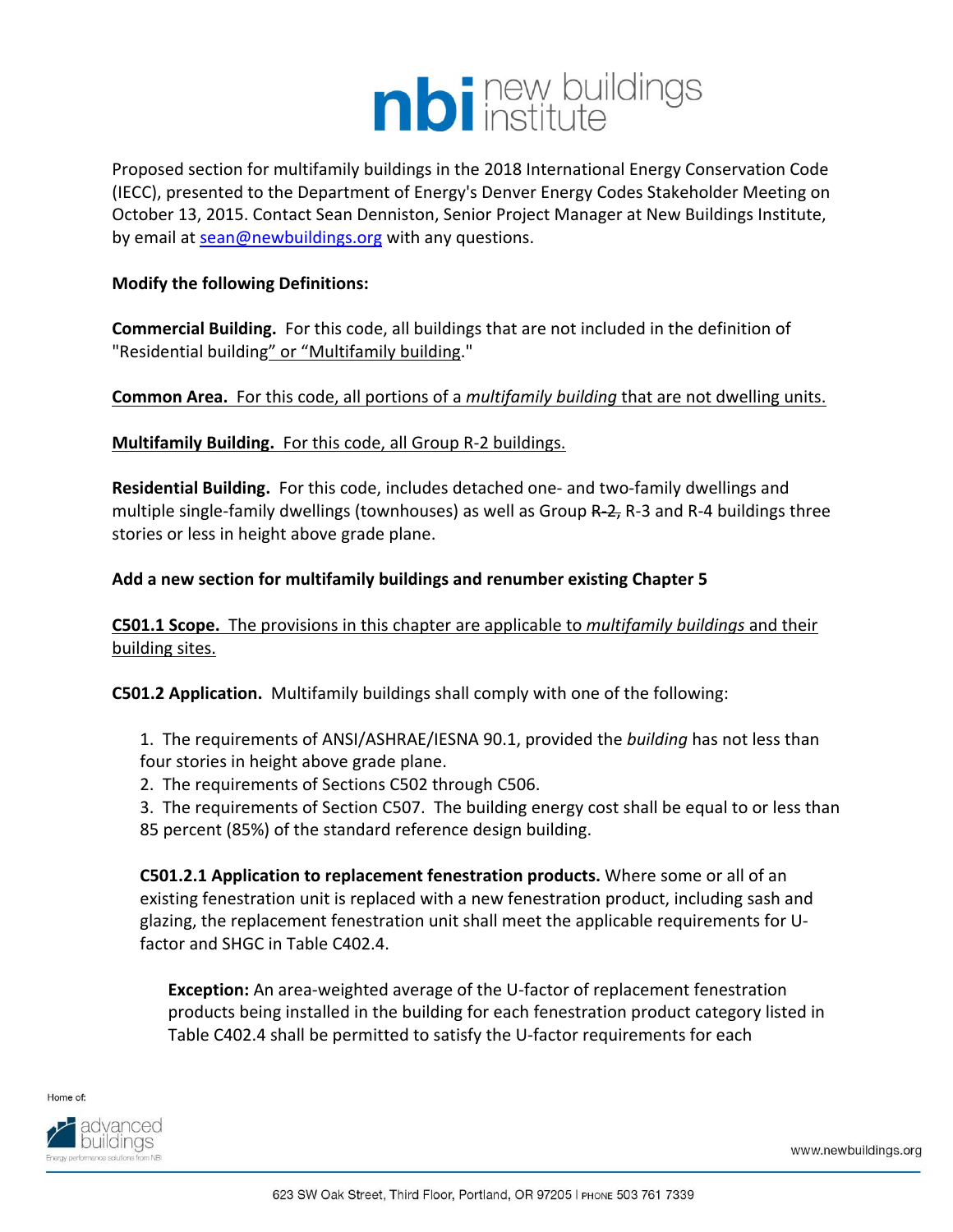fenestration product category listed in Table C402.4. Individual fenestration products from different product categories listed in Table C402.4 shall not be combined in calculating the area‐weighted average U‐factor.

**C502.1 General (Prescriptive).** Building thermal envelope assemblies for buildings that are intended to comply with the code on a prescriptive basis, in accordance with the compliance path described in Item 2 of Section C501.2, shall comply with the following:

- 1. The opaque portions of the building thermal envelope shall comply with the specific insulation requirements of Section C502.2 and the thermal requirements of either the R‐ value‐based method of Section C502.1.3; the U‐, C‐and F‐factor‐based method of Section C502.1.4; or the component performance alternative of Section C502.1.5.
- 2. Roof solar reflectance and thermal emittance shall comply with Section C502.3.
- 3. Fenestration in building envelope assemblies shall comply with Section C502.4.
- 4. Air leakage of building envelope assemblies shall comply with Section C502.5.

Alternatively, where buildings have a vertical fenestration area or skylight area exceeding that allowed in Section C502.4, the building and building thermal envelope shall comply with Section C501.2, Item 1 or 3.

**C502.1.1 Low‐energy buildings.** The following low‐ energy buildings, or portions thereof separated from the remainder of the building‐by‐building thermal envelope assemblies complying with this section, shall be exempt from the building thermal envelope provisions of Section C502.

- 1. Those with a peak design rate of energy usage less than 3.4 Btu/h  $\bullet$  ft2 (10.7 W/m2) or 1.0 watt per square foot (10.7 W/m2) of floor area for space conditioning purposes.
- 2. Those that do not contain conditioned space.
- 3. Greenhouses.

**C502.1.2 Equipment buildings.** Buildings that comply with the following shall be exempt from the building thermal envelope provisions of this code:

- 1. Are separate buildings with floor area not more than 500 square feet (50 m).
- 2. Are intended to house electronic equipment with installed equipment power totaling not less than 7 watts per square foot (75 W/m) and not intended for human occupancy.
- 3. Have a heating system capacity not greater than (17,000 Btu/hr) (5 kW) and a heating thermostat set point that is restricted to not more than 50°F (10°C).
- 4. Have an average wall and roof U‐factor less than 0.200 in Climate Zones 1 through 5 and less than 0.120 in Climate Zones 6 through 8.
- 5. Comply with the roof solar reflectance and thermal emittance provisions for Climate Zone 1.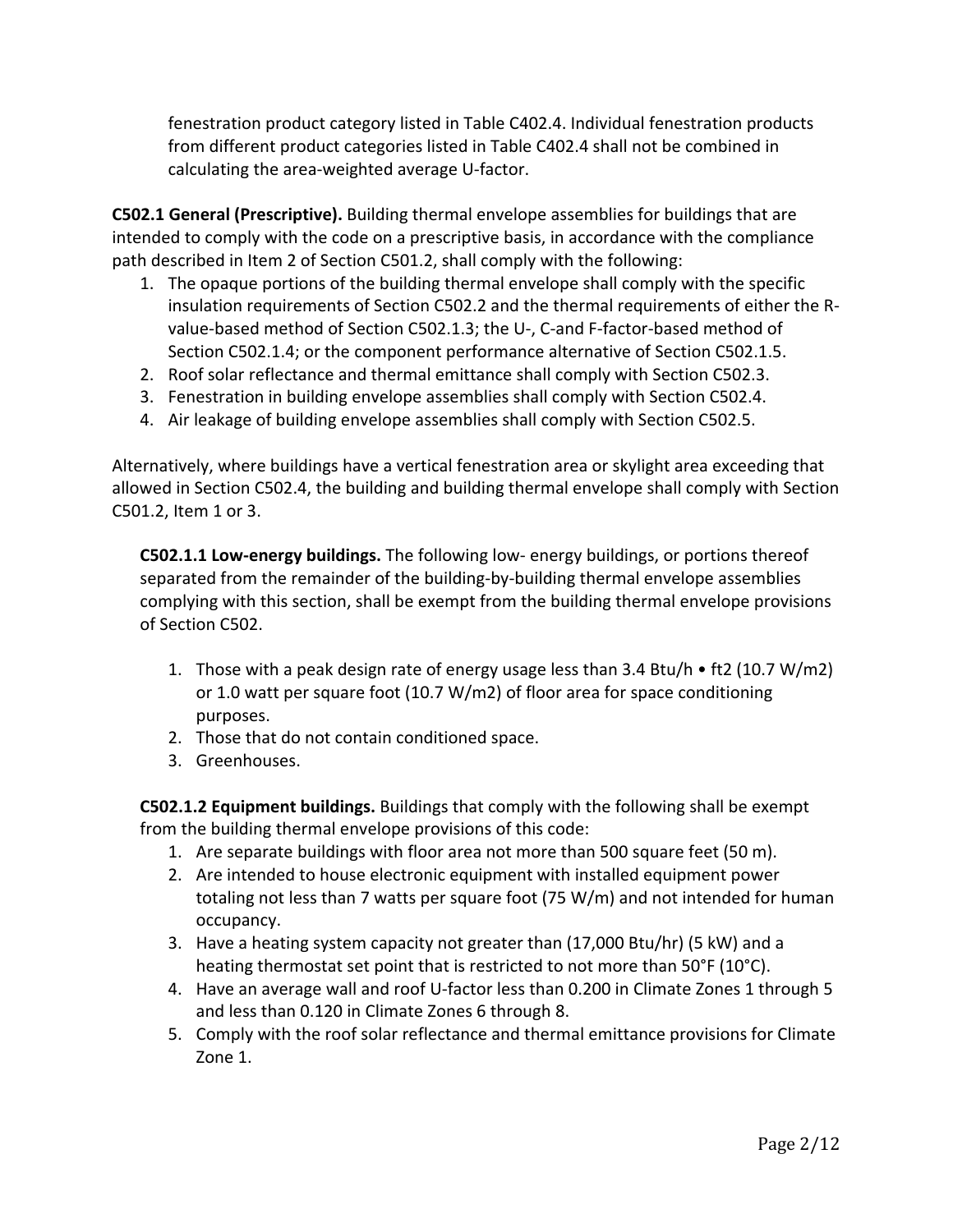**C502.1.3 Insulation component R‐value‐based method.** Building thermal envelope opaque assemblies shall meet the requirements of Sections C502.2 and C502.4 based on the climate zone specified in Chapter 3. For opaque portions of the building thermal envelope intended to comply on an insulation component R‐value basis, the R‐values for insulation in framing cavities, where required, and for continuous insulation, where required, shall be not less than that specified in the "Group R" column of Table C402.1.3, based on the climate zone specified in Chapter 3. The thermal resistance or R-value of the insulating material installed continuously within or on the below‐grade exterior walls of the building envelope required in accordance with Table C402.1.3 shall extend to a depth of not less than 10 feet (3048 mm) below the outside finished ground level, or to the level of the lowest floor of the conditioned space enclosed by the below grade wall, whichever is less. Opaque swinging doors shall comply with the "Group R" column of Table C402.1.4 and opaque roll‐up or sliding doors shall comply with the "Group R" column of Table C402.1.3.

**C502.1.4 Assembly U‐factor, C‐factor or F‐factor‐based method.** Building thermal envelope opaque assemblies intended to comply on an assembly U‐, C‐or F‐factor basis shall have a U-, C-or F-factor not greater than that specified in the "Group R" column of Table C502.1.4. The C‐factor for the below‐grade exterior walls of the building envelope, as required in accordance with Table C402.1.4, shall extend to a depth of 10 feet (3048 mm) below the outside finished ground level, or to the level of the lowest floor, whichever is less. Opaque swinging doors shall comply with the "Group R" column of Table C402.1.4 and opaque roll‐ up or sliding doors shall comply with the "Group R" column of Table C402.1.3.

**C502.1.4.1 Thermal resistance of cold‐formed steel walls.** U‐factors of walls with cold‐ formed steel studs shall be permitted to be determined in accordance with Section C 402.1.4.1

**C502.1.5 Component performance alternative.** Building envelope values and fenestration areas determined in accordance with Section C402.1.5.

**C502.2 Specific insulation requirements (Prescriptive).** In addition to the requirements of Section C502.1, insulation shall meet the specific requirements of Sections C502.2.1 through C502.2.7.

**C502.2.1 Multiple layers of continuous insulation board.** Where two or more layers of continuous insulation board are used in a construction assembly, the continuous insulation boards shall be installed in accordance with Section C303.2. Where the continuous insulation board manufacturer's instructions do not address installation of two or more layers, the edge joints between each layer of continuous insulation boards shall be staggered.

**C502.2.2 Roof assembly.** The minimum thermal resistance (R‐value) of the insulating material installed either between the roof framing or continuously on the roof assembly shall be as specified in the "Group R" column of Table C502.1.3, based on construction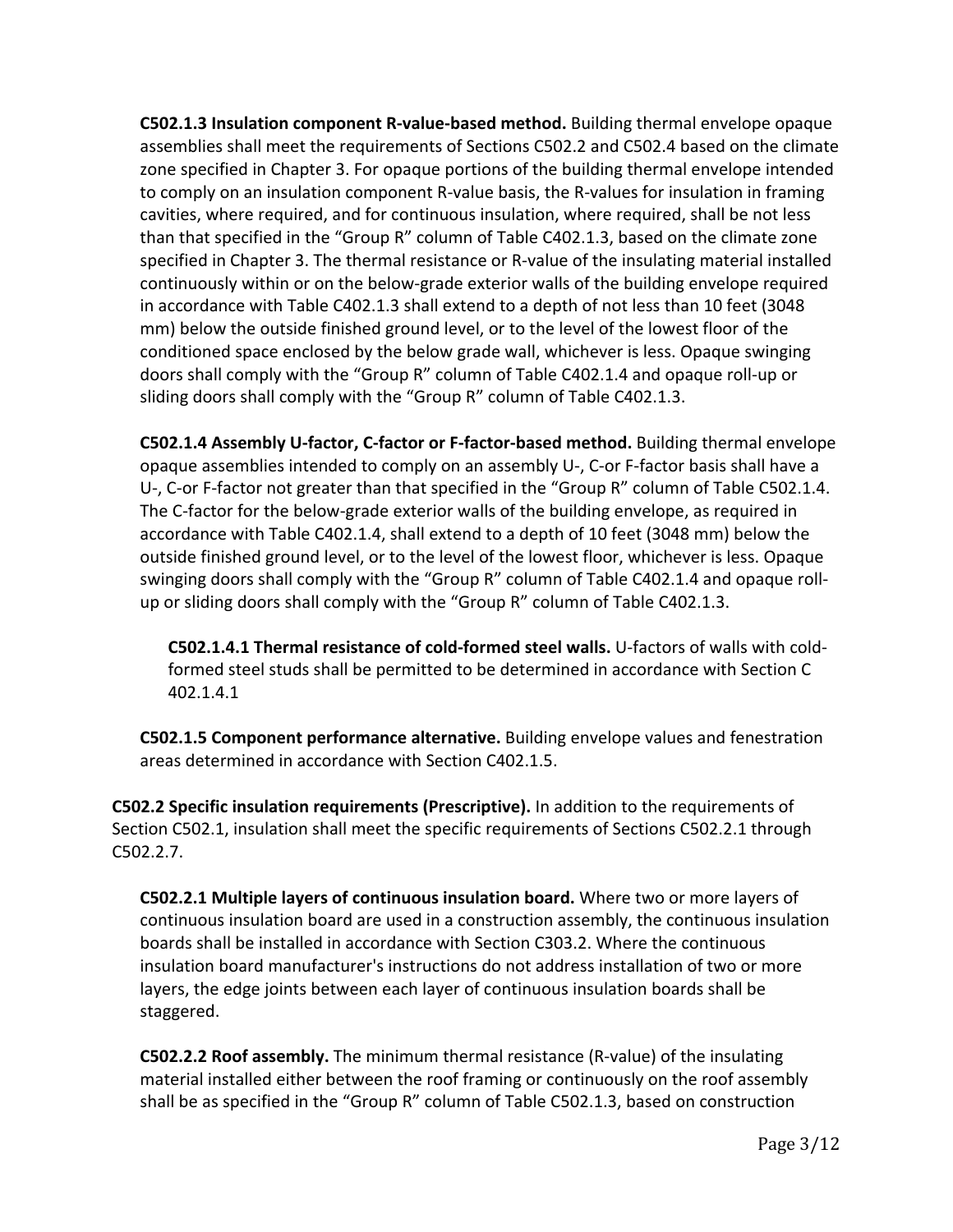materials used in the roof assembly. Skylight curbs shall be insulated to the level of roofs with insulation entirely above deck or R‐5, whichever is less.

## **Exceptions:**

- 1. Continuously insulated roof assemblies where the thickness of insulation varies 1 inch (25 mm) or less and where the area‐weighted U‐factor is equivalent to the same assembly with the R-value specified in the "Group R" column of Table C402.1.3.
- 2. Where tapered insulation is used with insulation entirely above deck, the R-value where the insulation thickness varies 1 inch (25 mm) or less from the minimum thickness of tapered insulation shall comply with the R‐value specified in the "Group R" column of Table C502.1.3.
- 3. Unit skylight curbs included as a component of a skylight listed and labeled in accordance with NFRC 100 shall not be required to be insulated.

Insulation installed on a suspended ceiling with removable ceiling tiles shall not be considered part of the minimum thermal resistance of the roof insulation.

**C502.2.3 Thermal resistance of above‐grade walls.** The minimum thermal resistance (R‐ value) of materials installed in the wall cavity between framing members and continuously on the walls shall be as specified in the "Group R" columns of Table C501.3, based on framing type and construction materials used in the wall assembly. The R‐value of integral insulation installed in concrete masonry units shall not be used in determining compliance with Table C402.1.3.

"Mass walls" shall include walls:

- 1. Weighing not less than 35 psf (170 kg/m2) of wall surface area.
- 2. Weighing not less than 25 psf(120 kg/m) of wall surface area where the material weight is not more than 120 pcf (1900 kg/m3).
- 3. Having a heat capacity exceeding 7 Btu/ft2 •°F (144 cage/m2• K).
- 4. Having a heat capacity exceeding 5 Btu/ft2 •°F (103 kJ/m2 K), where the material weight is not more than 120 pcf (1900 kg/m3).

**C502.2.4 Floors.** The thermal properties (component R‐values or assembly U‐, C‐or F‐ factors) of floor assemblies over outdoor air or unconditioned space shall be as specified in the "Group R" columns of Table C402.1.3 or C402.1.4 based on the construction materials used in the floor assembly. Floor framing cavity insulation or structural slab insulation shall be installed to maintain permanent contact with the underside of the subfloor decking or structural slabs.

#### **Exceptions:**

1. The floor framing cavity insulation or structural slab insulation shall be permitted to be in contact with the top side of sheathing or continuous insulation installed on the bottom side of floor assemblies where combined with insulation that meets or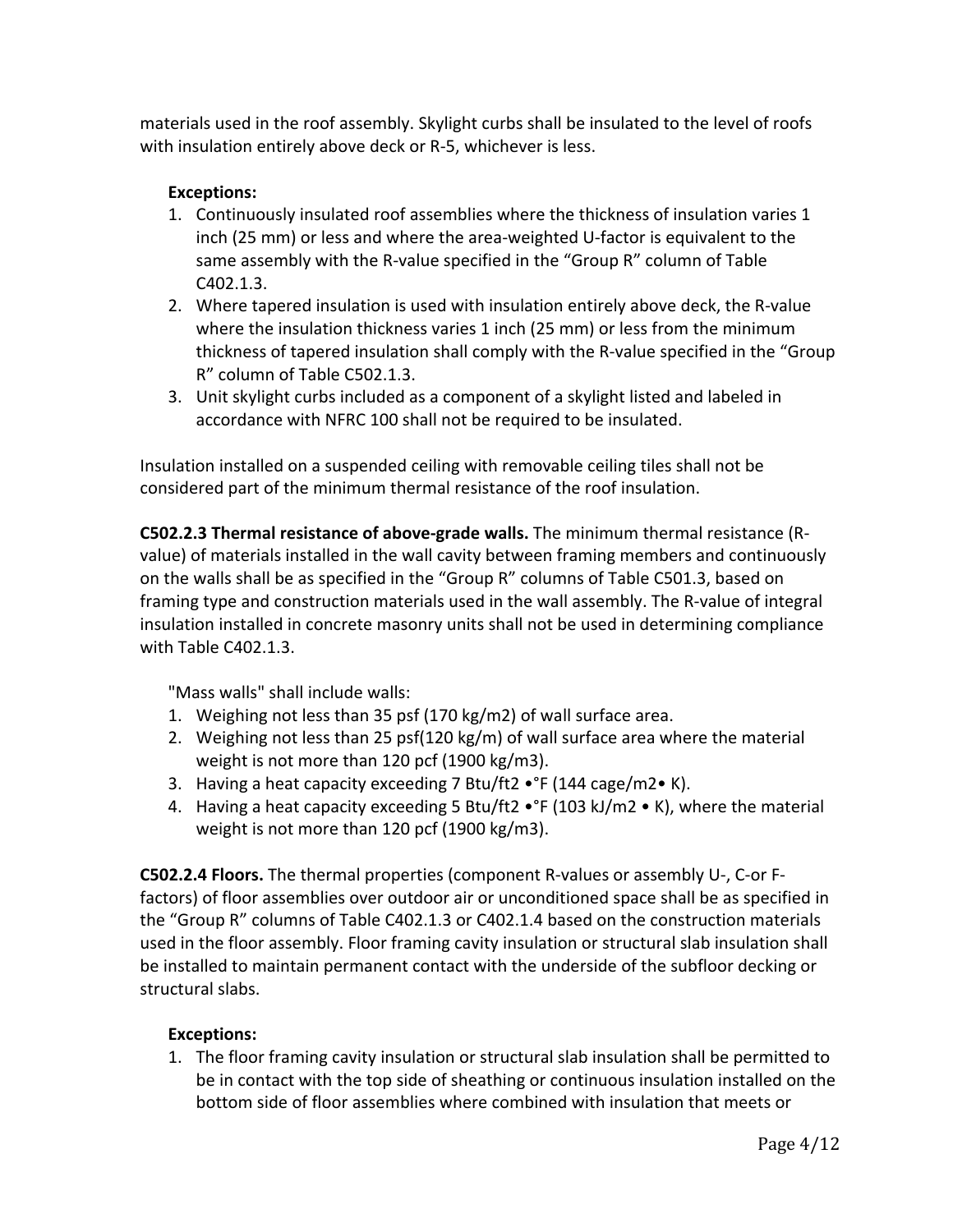exceeds the minimum R‐value in the "Group R" columns of Table C402.1.4 for "Metal framed" or "Wood framed and other" values for "Walls, Above Grade" and extends from the bottom to the top of all perimeter floor framing or floor assembly members.

2. Insulation applied to the underside of concrete floor slabs shall be permitted an airspace of not more than 1 inch (25 mm) where it turns up and is in contact with the underside of the floor under walls associated with the building thermal envelope.

**C502.2.5 Slabs‐on‐grade perimeter insulation.** Where the slab on grade is in contact with the ground, the minimum thermal resistance (R‐value) of the insulation around the perimeter of unheated or heated slab‐on‐grade floors designed in accordance with the R‐ value method of Section C502.1.3 shall be as specified in the "Group R" columns of Table C402.1.3. The insulation shall be placed on the outside of the foundation or on the inside of the foundation wall. The insulation shall extend downward from the top of the slab for a minimum distance as shown in the table or to the top of the footing, whichever is less, or downward to at least the bottom of the slab and then horizontally to the interior or exterior for the total distance shown in the table. Insulation extending away from the building shall be protected by pavement or by not less than of 10 inches (254 mm) of soil.

**Exception:** Where the slab-on-grade floor is greater than 24 inches (61 mm) below the finished exterior grade, perimeter insulation is not required.

**C502.2.6 Crawl space walls.** As an alternative to insulating floors over crawl spaces, crawl space walls shall be permitted to be insulated when the crawl space is not vented to the outside. Crawl space wall insulation shall be permanently fastened to the wall and extend downward from the floor to the finished grade level and then vertically and/or horizontally for at least an additional 24 inches (610 mm). Exposed earth in unvented crawl space foundations shall be covered with a continuous Class I vapor retarder in accordance with the International Building Code or International Residential Code, as applicable. All joints of the vapor retarder shall overlap by 6 inches (153 mm) and be sealed or taped. The edges of the vapor retarder shall extend not less than 6 inches (153 mm) up the stem wall and shall be attached to the stem wall.

**C502.2.7 Insulation of radiant heating systems.** Radiant heating system panels, and their associated components that are installed in interior or exterior assemblies shall be insulated with a minimum of R-3.5 (0.62 m2/K  $\bullet$  W) on all surfaces not facing the space being heated. Radiant heating system panels that are installed in the building thermal envelope shall be separated from the exterior of the building or unconditioned or exempt spaces by not less than the R‐value of insulation installed in the opaque assembly in which they are installed or the assembly shall comply with Section C502.1.4.

**Exception**: Heated slabs on grade insulated in accordance with Section C502.2.5.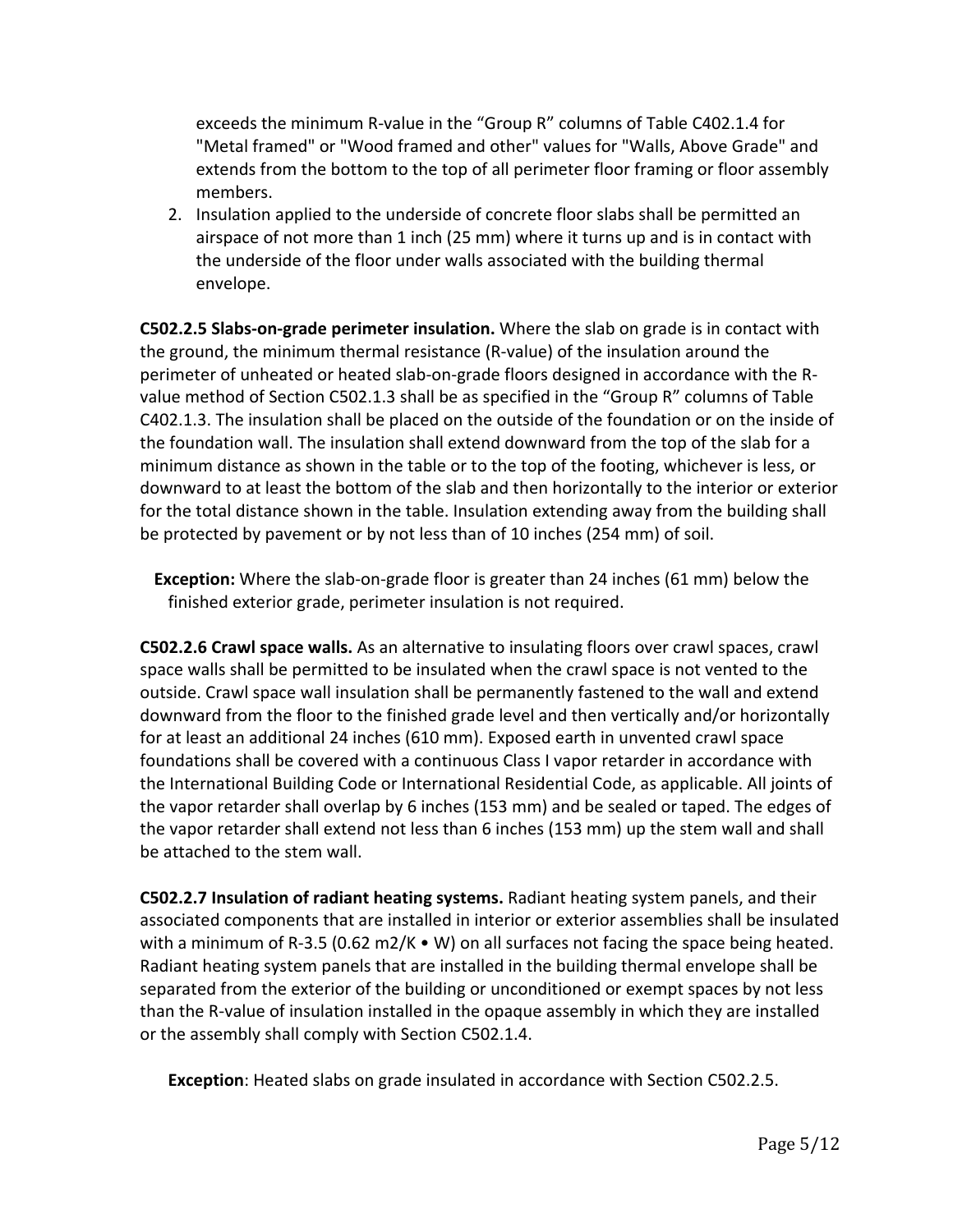**C502.3 Roof solar reflectance and thermal emittance.** Low‐sloped roofs directly above cooled conditioned spaces in Climate Zones 1, 2 and 3 shall comply with Section C402.3.

**C502.4 Fenestration (Prescriptive).** Fenestration shall comply with Sections C502.4.1 through C502.4.4 and Table C402.4.

**C502.4.1 Maximum vertical fenestration area.** The vertical fenestration area (not including opaque doors and opaque spandrel panels) shall not be greater than 30 percent of the gross above‐grade wall area. The skylight area shall not be greater than 3 percent of the gross roof area.

**C502.4.2 Minimum skylight fenestration area**. Enclosed *common area* spaces greater than 2,500 square feet (232 m2) in floor area, directly under a roof, with not less than 75 percent of the ceiling area with a ceiling height greater than 15 feet (4572 mm), and used as an office, lobby, atrium, concourse, corridor, storage space, gymnasium/exercise center, or workshop shall comply with Section C402.4.2.

**C502.4.3 Maximum U‐factor and SHGC.** The maximum U‐factor and solar heat gain coefficient (SHGC) for fenestration shall be as specified in Table C402.4.

The window projection factor shall be determined in accordance with Section C402.4.3.

**C502.4.3.1 Increased skylight SHGC.** In Climate Zones 1 through 6, skylights shall be permitted a maximum SHGC of 0.60 where located above daylight zones provided with daylight responsive controls.

**C502.4.3.2 Increased skylight U‐factor.** Where skylights are installed above daylight zones provided with daylight responsive controls, a maximum U‐factor of 0.9 shall be permitted in Climate Zones 1 through 3 and a maximum U‐factor of 0.75 shall be permitted in Climate Zones 4 through 8.

**C502.4.3.3 Dynamic glazing.** Where dynamic glazing is intended to satisfy the SHGC and VT requirements of Table C502.4, the ratio of the higher to lower labeled SHGC shall be greater than or equal to 2.4, and the dynamic glazing shall be automatically controlled to modulate the amount of solar gain into the space in multiple steps. Dynamic glazing shall be considered separately from other fenestration, and area‐weighted averaging with other fenestration that is not dynamic glazing shall not be permitted.

**Exception:** Dynamic glazing is not required to comply with this section where both the lower and higher labeled SHGC already comply with the requirements of Table C402.4.

**C502.4.3.4 Area‐weighted U‐factor.** An area‐weighted average shall be permitted to satisfy the U‐factor requirements for each fenestration product category listed in Table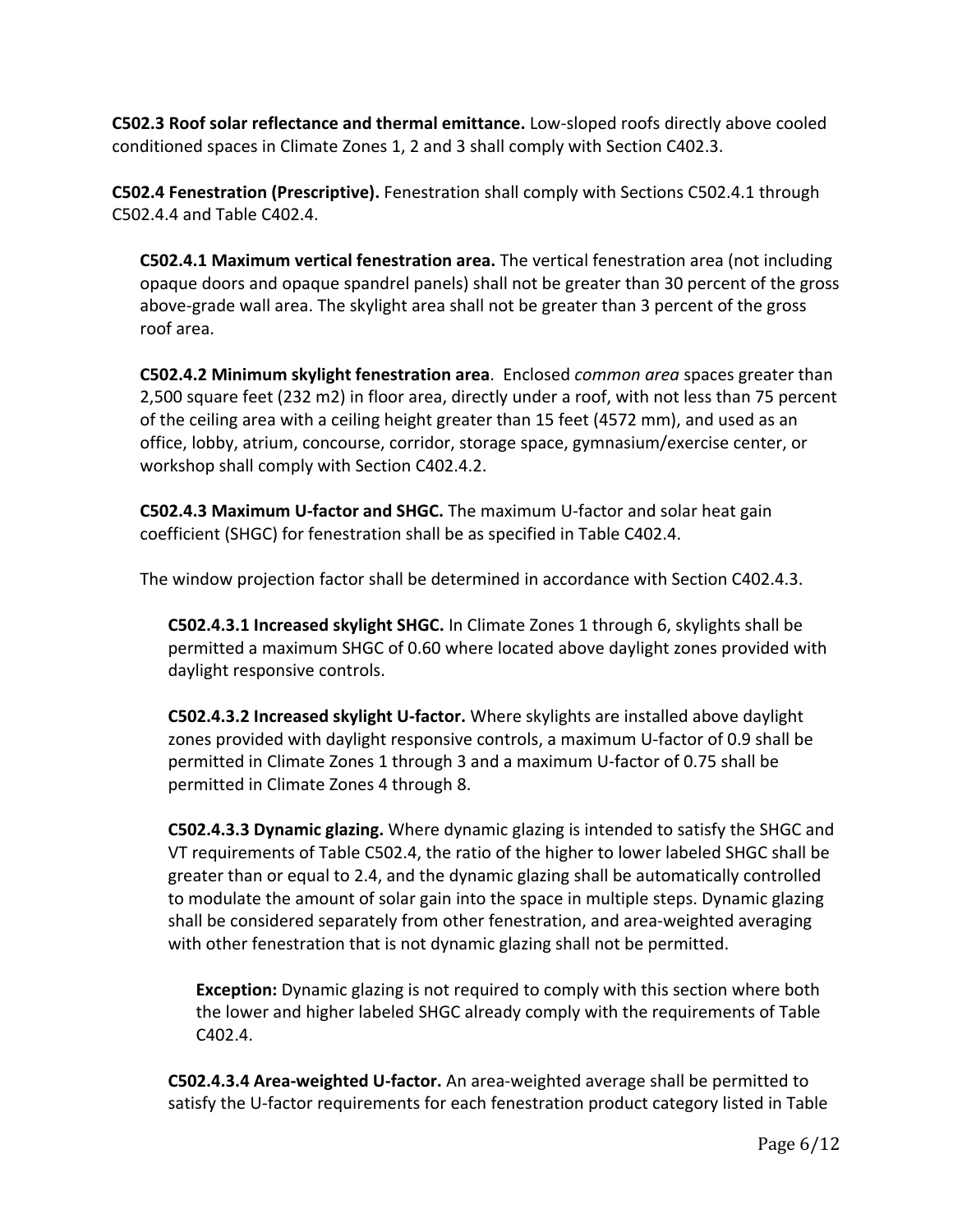C402.4. Individual fenestration products from different fenestration product categories listed in Table C402.4 shall not be combined in calculating area‐weighted average U‐ factor.

**C502.4.4 Doors.** Opaque doors shall comply with the applicable requirements for doors as specified in the "Group R" columns of Tables C402.1.3 and C402.1.4 and be considered part of the gross area of above-grade walls that are part of the building thermal envelope. Other doors shall comply with the provisions of Section C502.4.3 for vertical fenestration.

**C502.5 Air leakage‐thermal envelope (Mandatory).** The building thermal envelope shall be constructed to limit air leakage in accordance with this section.

**C502.5.1 Verification.** *Multifamily buildings* with not less than four stories above grade plane shall comply with Section C402.5.All other *multifamily buildings* shall comply with one of the following:

- 1. The building thermal envelope shall have an air leakage rate of not greater than 0.40 cfm/ft2 (0.2 L/s • m2) when tested in accordance with ASTM E 779 at a pressure differential of 0.3 inch water gauge (75 Pa) or an equivalent method approved by the code official when the tested. The *building* shall also comply with Sections C402.5.5, C402.5.6 and C402.5.7.
- *2.* The requirements of Sections R402.4.1 through R402.4.4 and Sections C402.5.5 through C402.5.8.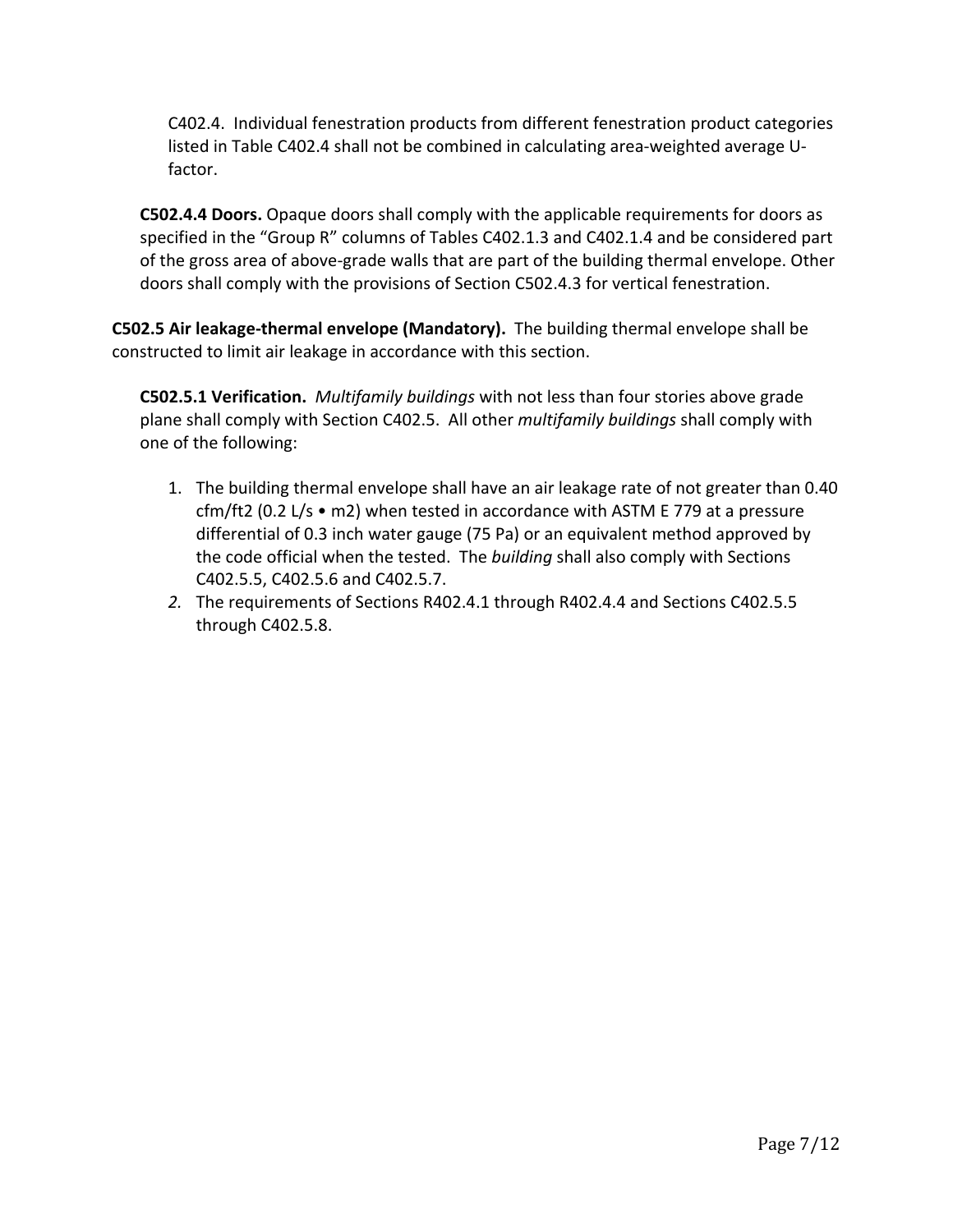### **Section C503 Mechanical**

**C503.1 General.** Mechanical systems and equipment serving the building heating, cooling, or ventilation needs shall comply with this section based on the equipment and systems provided.

**C503.2 Provisions applicable to all mechanical systems (Mandatory).** Mechanical systems and equipment serving the building heating, cooling or ventilating needs shall comply with Sections C403.2.1 through C403.2.8, Sections C403.10 through C403.2.13, Section C403.3 and Section C403.4.

**Exception:** Single‐zone systems serving individual *dwelling units* that meet the requirements of Section R403.

**C503.3 Ducts.** All ducts shall meet the requirements of Section R403.3.

**C503.1 High Pressure Ducts.** Ducts and plenums designed to operate at static pressures greater than 3 inches water gauge (747 Pa) shall meet the requirements of C403.2.9.1.3.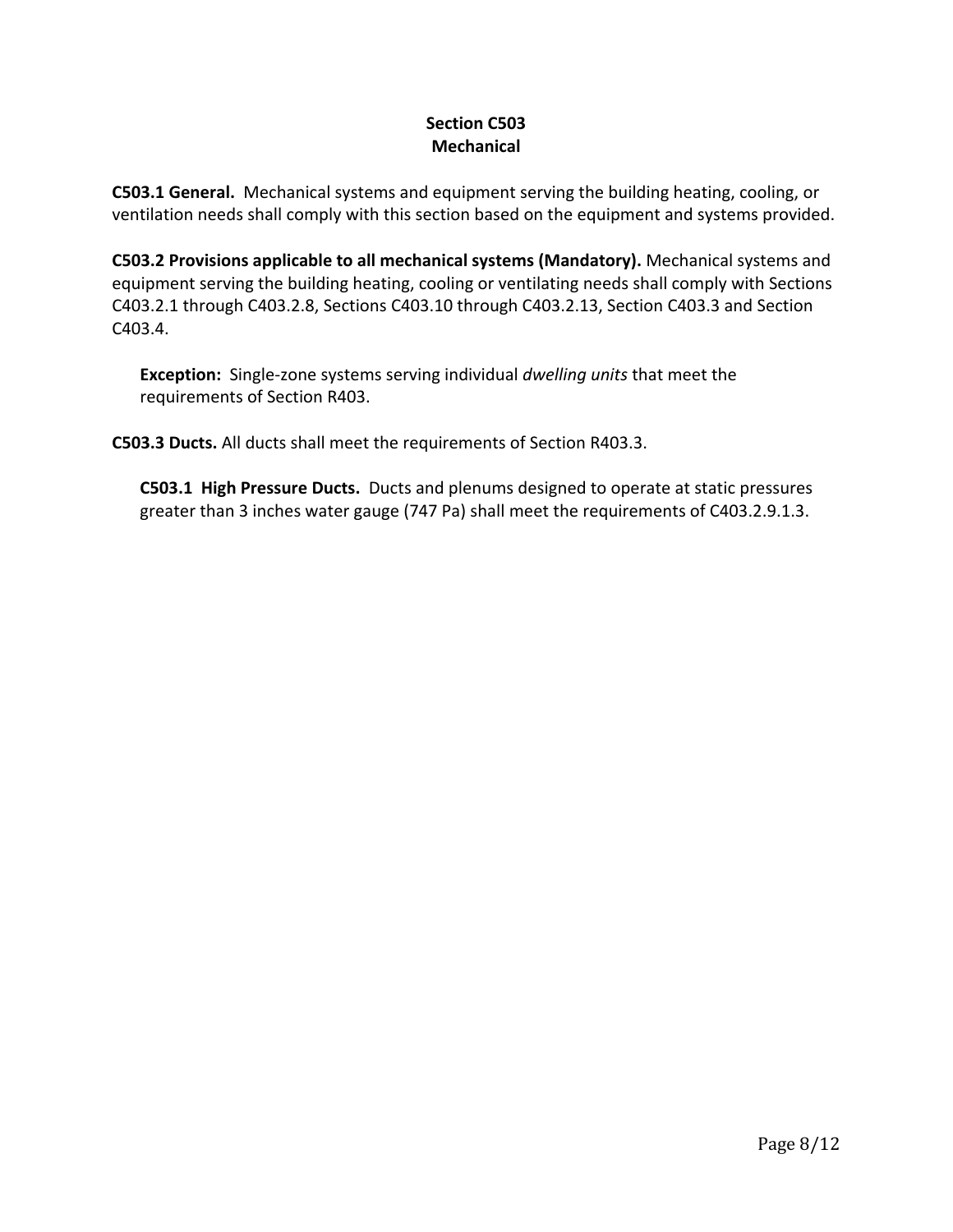# **Section C504 Water Heating**

**C504.1 General.** The equipment, piping, controls and storage for hot water systems shall comply with the requirements of with Sections C404.2 through C404.8 and Section C404.11.

**C504.2 Pools and Permanent Spas (Mandatory).** The energy consumption of pools and permanent spas shall be in accordance with Sections C404.9.1 through C404.9.3 and APSP‐15.

**C504.3 Energy consumption of portable spas (Mandatory).** The energy consumption of electric-powered portable spas shall be controlled by the requirements of APSP 14.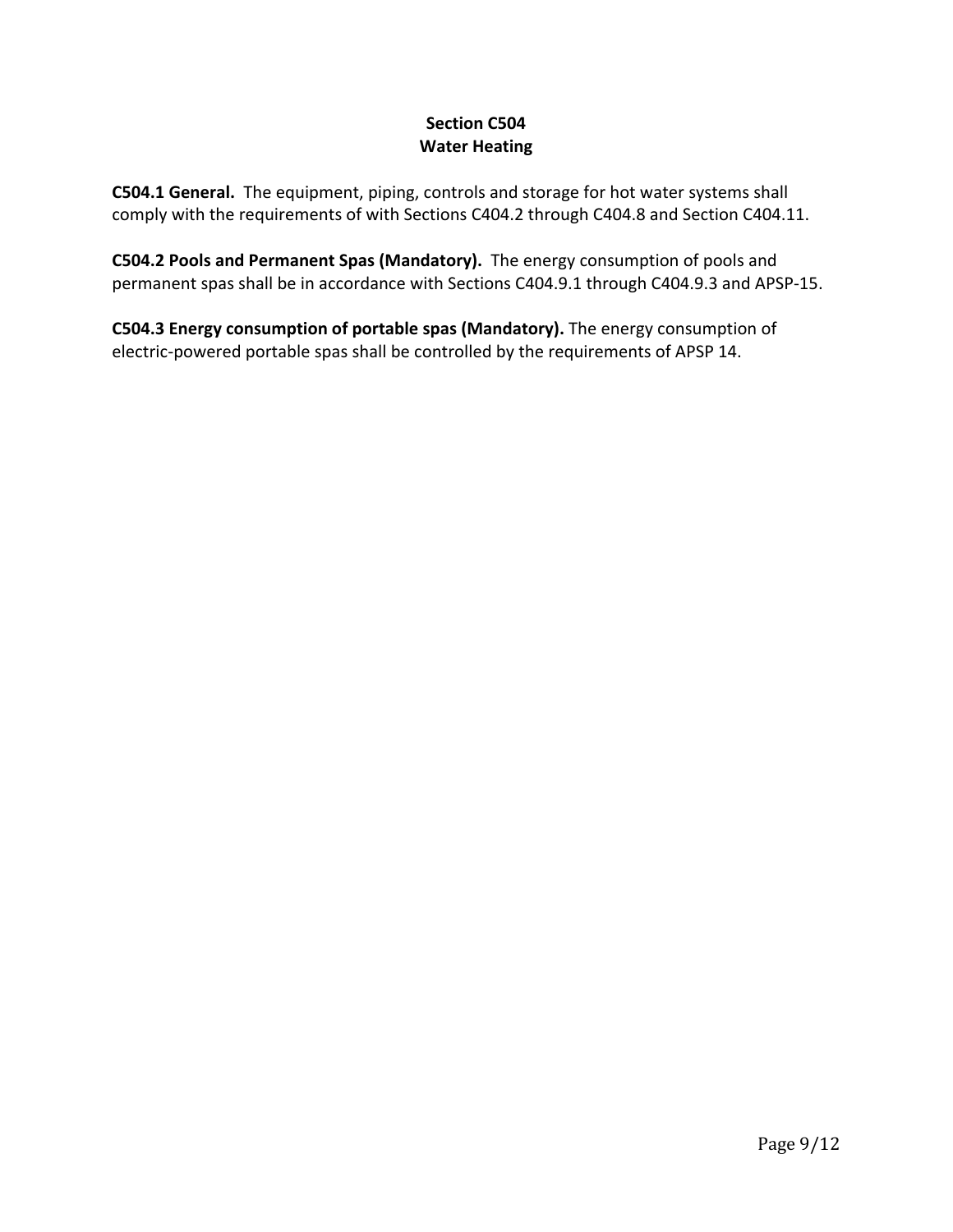### **Section C505 ELECTRICAL POWER AND LIGHTING SYSTEMS**

**C505.1 General.** Electrical power and lighting systems shall comply with this section.

**C505.2 Equipment.** The lighting system controls, maximum lighting power for interior and exterior applications and electrical energy consumption shall comply with Section C405.

**Exception:** *Dwelling units* that comply with Section R404.1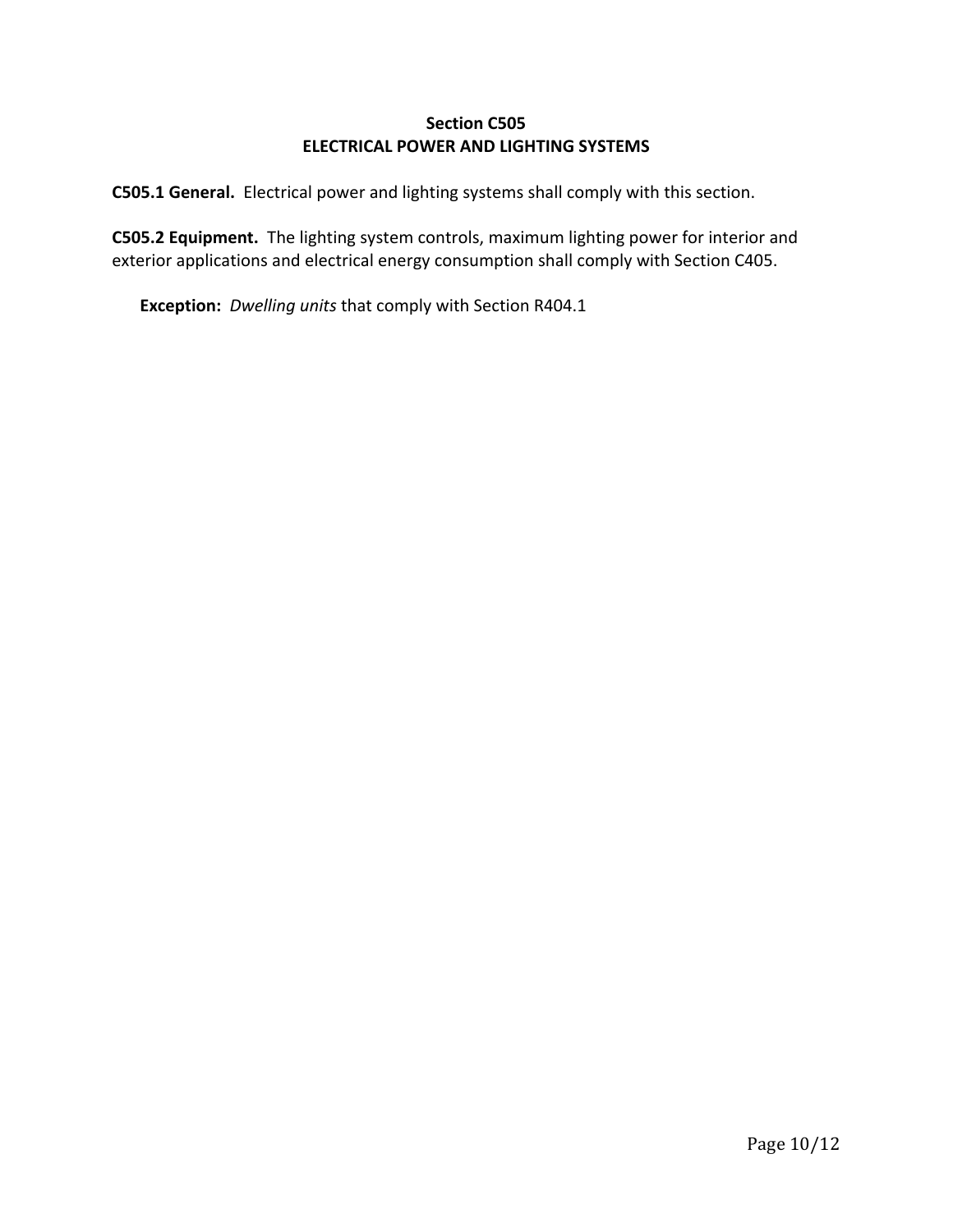### **Section C506 ADDITIONAL EFFICIENCY PACKAGE OPTIONS**

**C506.1 Requirements.** Buildings shall comply with at least one of the following:

- 1. More efficient HVAC performance in accordance with Section C406.2.
- 2. On-site supply of renewable energy in accordance with Section C406.5.
- 3. High-efficiency service water heating in accordance with Section C406.7.
- 4. Reduced lighting power in accordance with Section C506.2.
- 5. Enhanced envelope performance in accordance with Section C506.3.
- 6. Reduced air infiltration in accordance with Section C506.4

**C506.2 Reduced lighting power density.** The total interior lighting power (watts) of the *common areas* shall be determined by using 90 percent of the interior lighting power allowance calculated by the Space‐by‐Space Method in Section C405.4.2. Additionally, ninety‐five percent (95%) of the lamps in permanently installed light fixtures in dwelling units shall be lamps with a minimum efficacy of:

- a) 90 lumens per watt for lamps over 40 watts;
- b) 60 lumens per watt for lamps over 15 watts to 40 watts;
- c) 45 lumens per watt for lamps over 5 watts to 15 watts and
- d) 30 lumens per watt for lamps 5 watts or less.

**C506.3 Enhanced Envelope Performance.** The total UA of the *building thermal envelope* shall be no greater than eighty‐five percent (85%) of the total UA of the *building thermal envelope* allowed in accordance with Section C502.1.4.

**C506.4 Reduced Air Infiltration.** Air infiltration shall be verified by whole building pressurization testing conducted in accordance with ASTM E779 or ASTM E1827 by an independent third party. The measured air leakage rate of the building envelope shall not exceed 0.25 cfm/ft2 (2.0 L/s•m2) under a pressure differential of 0.3 in. water (75 Pa), with the calculated surface area being the sum of the above and below grade building envelope. A report that includes the tested surface area, floor area, air by volume, stories above grade, and leakage rates shall be submitted to the code official and the building owner.

**Exception.** Buildings having over 250,000 ft2 (25,000 m2) of conditioned floor area, air leakage testing shall be permitted to conduct testing on representative above grade sections of the building. Tested areas shall total at least 25% of the conditioned floor area and shall be tested in accordance with this section.